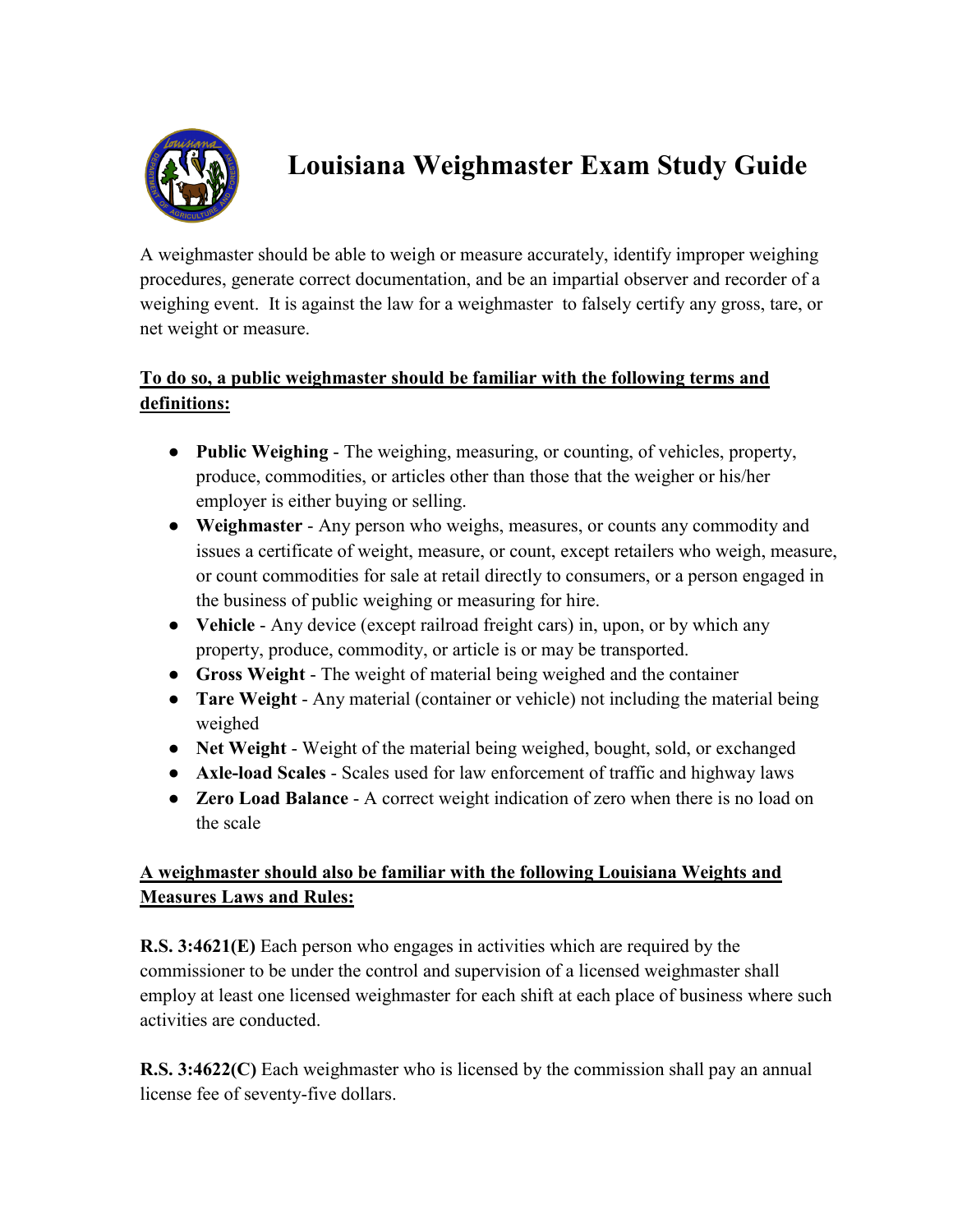#### **LAC 7:XXXV.123**

**A**. A weighmaster license shall be required of each individual in charge of weighing commodities being bought from or sold to the public and each such individual weighing for the public when a charge is made for such weighing or when a certificate of weight is issued. Each corporation, partnership, association, proprietorship or other business entity which engages in activities which require a licensed weighmaster shall employ at least one weighmaster per shift at each place of business. Individuals weighing at retail consumer outlets and individuals weighing prepackaged commodities shall be exempt from this provision.

**B**. The director of the Division of Weights and Measures may issue a weighmaster license after the applicant has passed the required test of his knowledge of weighing equipment.

**C**. This weighmaster license would be good for one calendar year, beginning January 1 through the month of December, or any part of the calendar year, but would have to be renewed at least 15 days before the beginning of each calendar year.

**D**. The director of the Division of Weights and Measures shall have the authority to revoke or cancel any weighmaster license if it is found that the weighmaster is improperly using any type of weighing device.

Other things that all weighmaster must know:

- 1) When a vehicle scale is used commercially, it must be long enough to weigh the entire vehicle as a single unit.
- 2) Axle scales ( which are not long enough to weigh the entire vehicle) can only be officially used to enforce traffic and highway laws. They may not be used commercially.
- 3) The haulers or owners of the materials being weighed must be allowed to observe the weighing of their commodities.
- 4) If a weighmaster believes that his/her scale is not functioning properly. he/she should discontinue the use of the scale and report the problem to the party responsible for its maintenance.
- 5) Once a scale has been adjusted or repaired, it must be tested and inspected for accuracy before it is put back into service.
- 6) A weighmaster must do the following: (a) balance and zero his/her scale at the beginning of each day and check it before each load is weighed; (b) check the zero load balance when changing shifts; and (c) not leave unused or partially used scale tickets laying around the scale location.